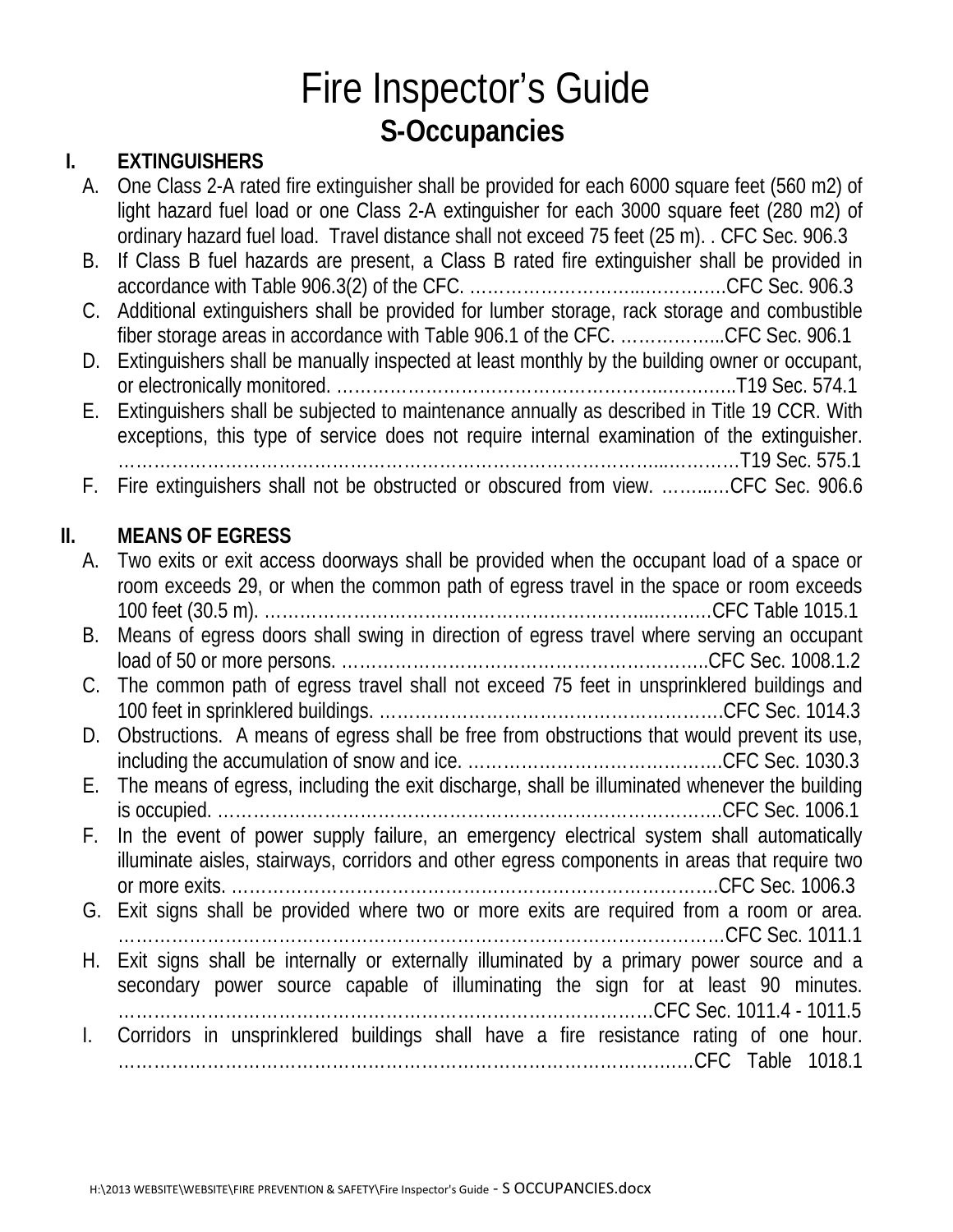## Fire Inspector's Guide **S-Occupancies (Continued)**

#### **III. HOUSEKEEPING**

| А. | Storage of combustible materials in buildings shall be orderly, with storage separated from      |
|----|--------------------------------------------------------------------------------------------------|
|    | heating devices by distance or shielding so that ignition cannot occur. CFC Sec. 315.2           |
| B. | Combustible waste containers larger than 40 gallons (0.15 m3) shall be constructed of            |
|    | noncombustible material or approved combustible material and provided with a lid.                |
|    |                                                                                                  |
|    | C. Combustible waste containers larger than 1.5 cubic yards (1.15 m3) shall not be stored in     |
|    | buildings or placed within 5 feet (1524 mm) of combustible walls, openings or combustible roof   |
|    |                                                                                                  |
|    | D. Materials susceptible to spontaneous ignition, such as oily rags, shall be stored in a listed |
|    |                                                                                                  |
| Е. | Combustible material shall not be stored in boiler rooms, mechanical rooms or electrical         |
|    |                                                                                                  |
| F. | Storage shall be maintained 2 feet (610 mm) or more below the ceiling in non sprinklered         |
|    | areas of buildings or a minimum of 18 inches (457 mm) below sprinkler deflectors in              |
|    |                                                                                                  |
|    |                                                                                                  |

#### **IV. ELECTRICAL**

A. Temporary wiring is allowed for a period not to exceed 90 days; such wiring is allowed for longer periods for construction, remodeling or repair of buildings or equipment. ……………………………………………………………………………….…….……CFC Sec. 605.9 B. Extension cords and flexible cords shall not be used as a substitute for permanent wiring. …………………………………………………………………………………………..CFC Sec. 605.5 C. Multiplug adaptors, such as cube adaptors, unfused plug strips or other such devices not complying with the California Electrical code shall be prohibited. …………......CFC Sec. 605.4 D. Relocatable power taps shall be permitted if of the grounded type listed by an approved testing laboratory and directly connected to a permanently installed receptacle. ……………………………………………………………………………………..…CFC Sec. 605.4.1 E. Appliance cords and extension cords shall be maintained in good condition without splices, deterioration or damage. ……………………………………………………….....CFC Sec. 605.5.3 F. Power taps and extension cords shall not be affixed to structures, extended through walls, ceilings or floors, or under doors or floor coverings, nor subject to physical impact. ……………………………………………………………………………………..…CFC Sec. 605.4.3 G. A working space of not less than 30 inches (762 mm) in width, 26 inches (914 mm) in depth and 78 inches (1981 mm) in height shall be provided in front of the electrical service equipment. Storage is prohibited within this designated working space. …….CFC Sec. 605.3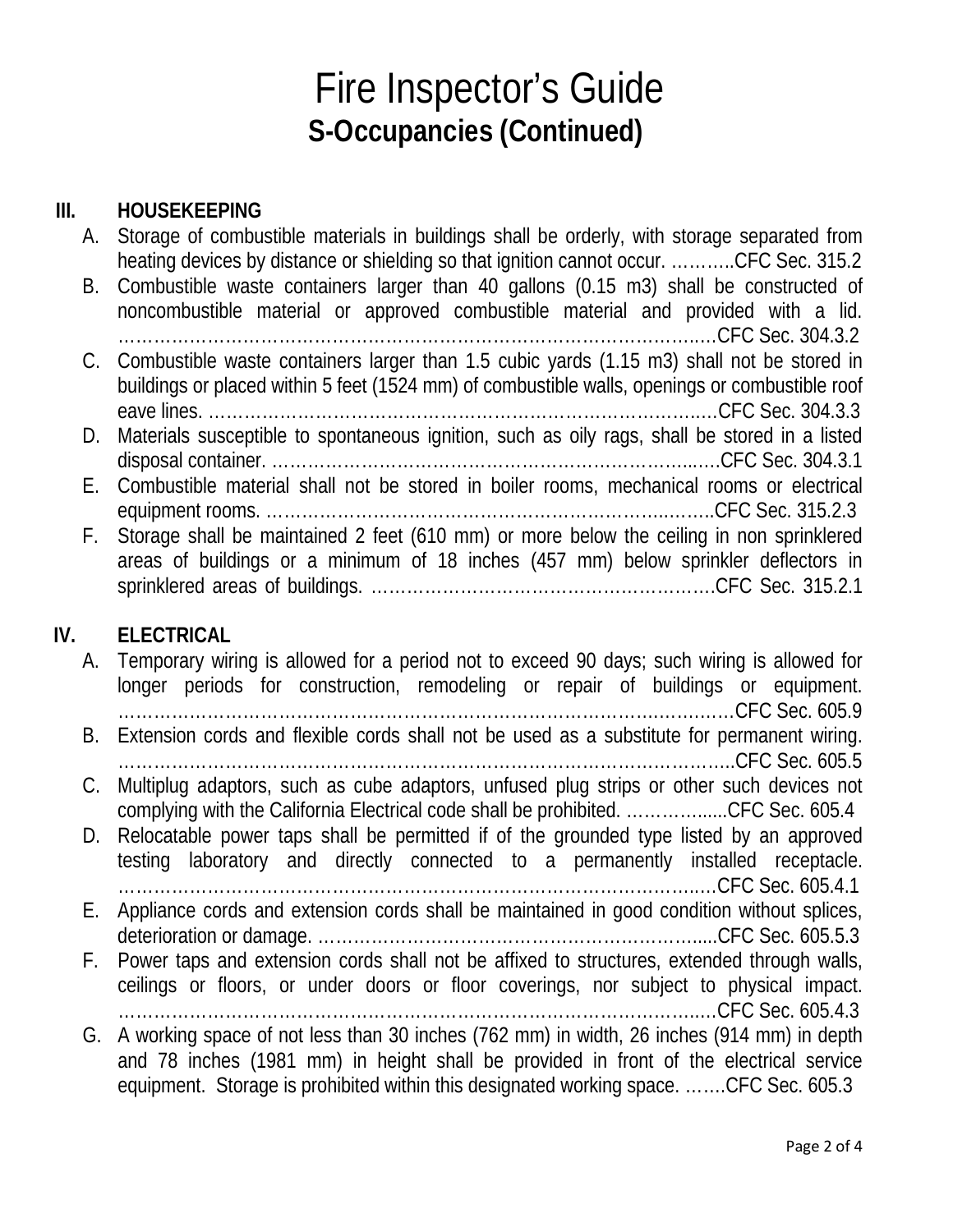## Fire Inspector's Guide **S-Occupancies (Continued)**

### **V. FLAMMABLE & COMBUSTIBLE LIQUIDS**

|    | A. An operational permit is required to conduct a spraying or dipping operation utilizing<br>flammable or combustible liquids or the application of combustible powders regulated by        |
|----|---------------------------------------------------------------------------------------------------------------------------------------------------------------------------------------------|
| В. | Spraying-finishing operations shall be conducted in a spray room, spray booth or limited                                                                                                    |
|    | C. Storage of flammable and combustible liquids shall not exceed maximum amounts shown in                                                                                                   |
|    | D. An operational permit is required for the storage, handling or use of more than 5 gallons (19 L)                                                                                         |
|    | of flammable liquid indoors or 10 gallons (38 L) of flammable liquid outdoors.                                                                                                              |
|    | E. An operational permit is required for the storage, handling or use of more than 25 gallons (95<br>L) of combustible liquid indoors or 60 gallons (227 L) of combustible liquid outdoors. |
|    |                                                                                                                                                                                             |
|    | F. Class I and Class II liquids shall be transferred by one of the methods described in Sections<br>3405.2 and 3405.3 of the California Fire Code. CFC Sec. 3405.2 - 3405.3                 |
|    | G. Class IA flammable liquids shall not be dispensed by gravity from tanks.                                                                                                                 |
|    |                                                                                                                                                                                             |

### **VI. MISCELLANEOUS**

|    | A. Fire sprinkler and standpipe systems shall be inspected, tested and maintained in accordance     |
|----|-----------------------------------------------------------------------------------------------------|
|    | B. An approved fire apparatus access road not less than 20 feet (6.6 m) wide shall be provided      |
|    | for access to within 150 feet (49 m) of all portions of the building. CFC Sec. 503.1.1              |
|    | C. Fire access roads shall not be obstructed in any manner, including the parking of vehicles.      |
|    |                                                                                                     |
|    | D. Posts, fences, vehicles, trash, storage or other materials shall not be placed or kept near fire |
|    | hydrants in a manner that would prevent such hydrants from being immediately discernible.           |
|    |                                                                                                     |
|    | E. New and existing building shall have approved address numbers or building numbers placed         |
|    | in a position to be plainly legible from the street or road fronting the property.                  |
|    |                                                                                                     |
| F. | Material Safety Data Sheets for all hazardous materials shall be either readily available on the    |
|    | premises as a paper copy, or where approved, shall be permitted to be readily retrievable           |
|    |                                                                                                     |